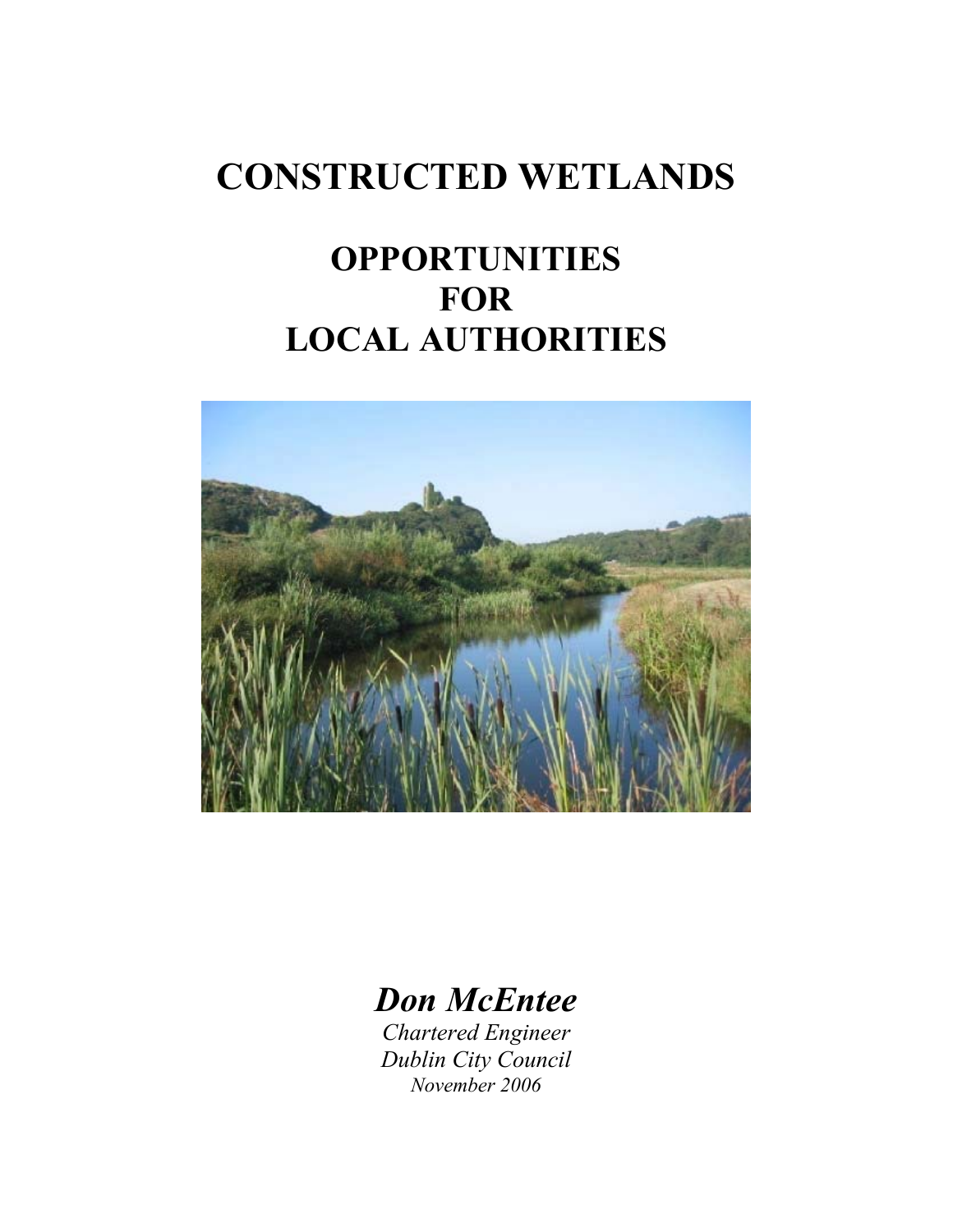### **CONSTRUCTED WETLANDS OPPORTUNITIES FOR LOCAL AUTHORITIES**

In September 2006 the International Water Association held an *International Conference on Wetland Systems for Water Pollution Control* in Lisbon. This conference, attended by over 300 delegates from around the world, has inspired the following observations and comment.

#### **WETLANDS**

Natural wetlands are found throughout the world; in lowlands (raised bogs, marshes and fens), upland (blanket bogs) and coastal areas (salt marches). The bio-geo-chemical processes found in these natural wetland systems have always provided environmental services that were greater than their relative area might suggest, treating, recycling and assimilating intercepted materials from the natural catchments which flow into the wetlands.

By constructing wetlands man has learnt to use the very special conditions of the wetland environment to deal with man-made pollution. Constructed wetlands fall into two main categories:

- Subsurface water flow wetlands
- Surface water flow wetlands

#### **Constructed Wetlands Worldwide**

Constructed wetlands have been used for dealing with sewage and industrial water-based waste since the 1960s. There are a large number of installations worldwide with the number growing each year. In the UK alone there are approximately 1,100 constructed wetlands. About half of them are used as add-on tertiary treatment systems for existing treatment plants. In some instances they receive storm water overflow during heavy rainfall events.

#### **"Reed Bed" Constructed Wetlands**

Constructed wetlands are widely used to treat sewage from communities of less than 12,000 population equivalent though notable larger ones exist e.g. Atlanta, Georgia, USA and Melbourne, Australia. About 99% of constructed wetlands in use at present are classified as:

- (a) Subsurface horizontal-flow wetlands
- (b) Vertical-flow wetlands

These wetlands are generally heavily engineered and are often referred to as "reed bed" type constructed wetlands with an emphasis on using a minimum footprint of land. In most instances pumps are used to feed the wetlands, though gravity and automatic siphons are also used. Clogging, due to the voids in the substrate gravels becoming filled with residual sludges, is frequently a significant drawback to these systems demanding relatively high maintenance and operational life. Usually a single plant species, (the common reed *Phragmites australis),* is used and consequently ancillary benefits for amenity and nature are limited. In contrast surface-flow type wetlands, if adequately sized and planted with a wide variety of plants, would appear to provide the most effective and least maintenance demanding performance. These systems generally require a larger footprint of land.

"Reed bed" type constructed wetlands are good at removing COD, BOD and, suspended solids (SS). They are not so effective at removing nitrogen, phosphorus compounds and in some instances pathogens. This is due to the high hydraulic loading rates and low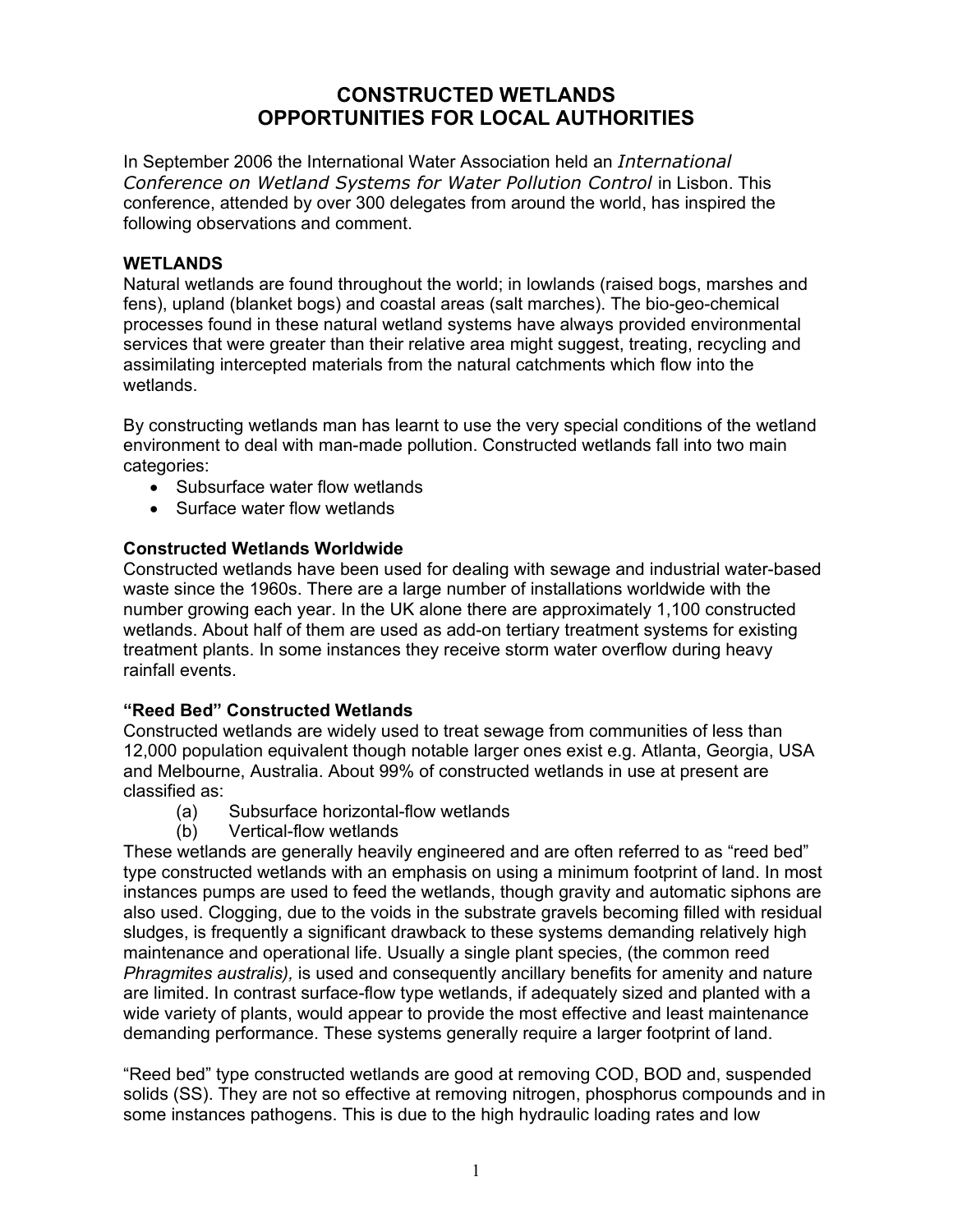retention times that can be as low as 10 hours, as well as the absence of denitrifying environments and assimilative area for phosphorus retention.

#### **Integrated Constructed Wetlands**

In Ireland over the past 10 years, the National Parks and Wildlife Service of DEHLG has been uniquely developing a more robust and sustainable approach to the use of constructed wetlands. Categorised as surface-flow type wetlands they are similar to natural free surface water wetlands. Their holistic approach termed 'Integrated Constructed Wetland' (ICW) has been successfully applied to deal with a range of effluent types - farmyard runoff, industrial waste and sewage. Although this constructed wetland initiative originated and has been developed in the Anne Valley catchment of South Co. Waterford it now has much wider application in a number of Local Authorities, including Dublin City.

The concept is based upon the free surface-flow of water through a series of sequentiallinked shallow ponds vegetated with a range of emergent plant species. While the footprint of the ponds is relatively larger than that usually used for similar hydraulic loadings in "reed bed" type systems they are generally less costly to build, easier to maintain and consistently deliver better quality water. An ICW has a long retention time of up to 90-100 days and it can be designed in many instances to have zero surface discharge. It's diversity of plant species facilitates microbial and animal diversity and is generally more appealing for recreation and amenity. Due to the slow movement of water through the ponds suspended matter is deposited, and there is adequate time for both aerobic and anaerobic digestion of organic matter. There is good reduction of nitrates and phosphates which can be greater than 95%. Reduction of fecal indicators is of the order of 99% due to the long retention times and the complex ecology of the aquatic system. ICWs may also remove endocrine disrupters such as estrogen and testosterone which are poorly removed with conventional wastewater treatment systems.

#### **Integrated Constructed Wetlands in Ireland**

Currently in Ireland a small number of ICWs are being used for treating farmyard runoff, municipal sewage, industrial waste and polluted surface water. The results from ICWs studied in Ireland are very encouraging.

In Waterford's Anne Valley catchment, circa 80% of the farms have ICWs. The sewage from Dunhill village in the catchment was originally treated solely using a septic tank and its effluent did not meet its discharge requirements. With the addition of an ICW the effluent to the stream now meets the discharge requirements of the Urban Wastewater Directive. Fifteen years ago the Anne River was heavily polluted and was bereft of aquatic life. Now there is an established run of sea-trout in the river.

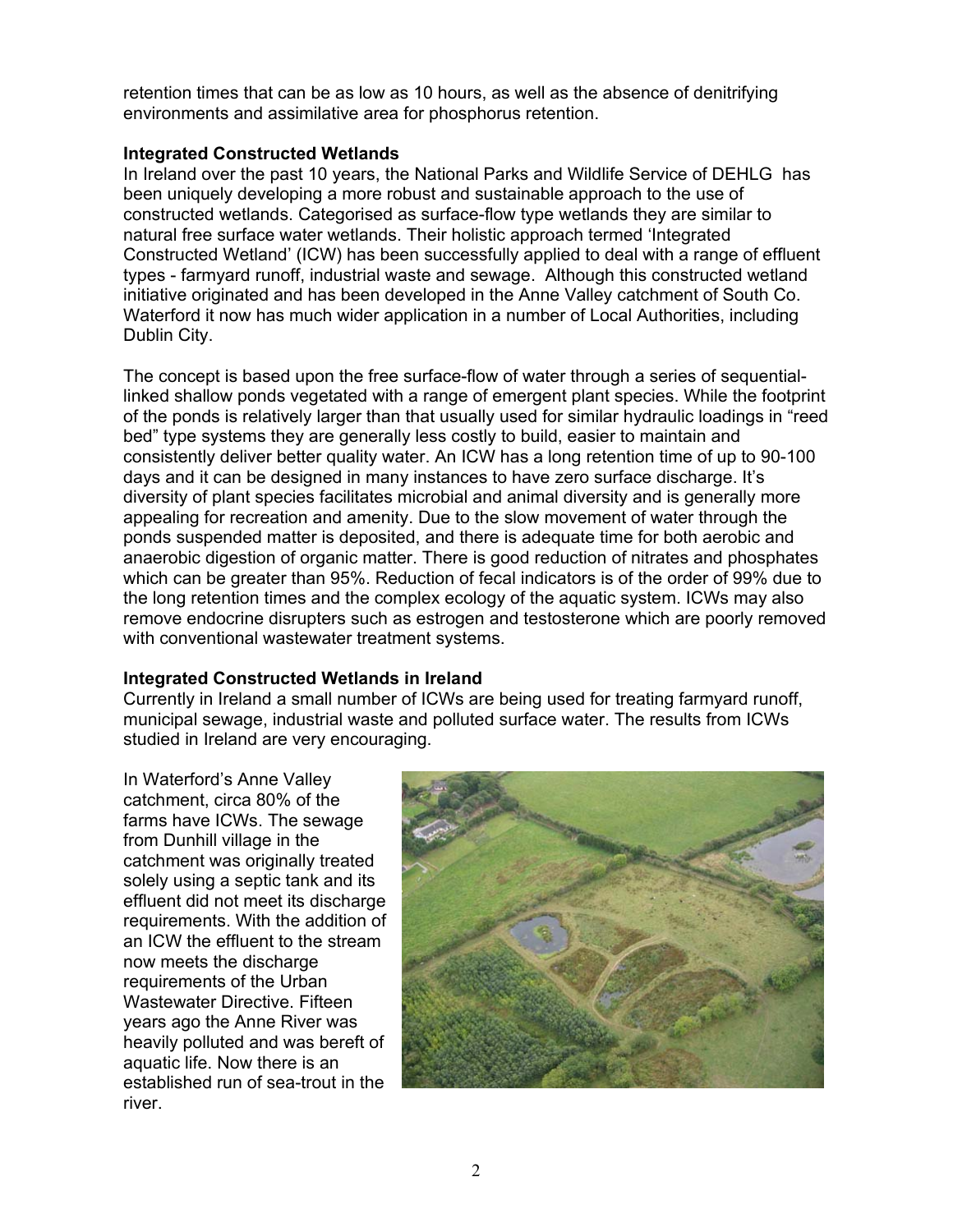

In Dublin the St. Helena stream from Finglas flows into an amenity pond in Tolka Valley Park. The pond was heavily polluted with a permanent scum on top and no plant or fish life. Seven years ago an ICW, consisting of three cells, was constructed upstream of the pond. The discharge into the pond is now crystal clear. The pond supports all forms of plants, fish and birds.

#### **Opportunities for ICWs in Local Authorities**

Where land is available there are many opportunities for Local Authorities to use ICWs.

- ICWs can be added onto existing communal septic tanks/ treatment plants to improve the effluent
- ICWs can be used as an alternative to new conventional treatment plants
- In rural areas where there are problems with individual septic tanks ICWs could be used to treat the effluent from the tanks on an individual basis or on a community basis where the effluent is pumped or discharged by gravity to a common ICW.
- ICWs can be used to treat land fill leachate
- Sludge from conventional treatment plants could be discharged directly onto constructed wetlands without the need for any dewatering, although further research is required on this topic.
- ICWs can be used to treat the pollutants in surface water runoff from roads and motorways before being discharged into rivers and streams.
- In urban areas ICWs could be incorporated into parks and open spaces as part of Sustainable Drainage Systems (SuDS).

#### **Advantages of ICWs**

The advantages for Local Authorities are:-

- Most Local Authorities have problems with maintenance. All conventional waste treatment plants need a medium to high level of maintenance. At times this is not available in the smaller plants. ICWs need a minimum amount of maintenance, with suggestions that it can be as little as 1/20 of that of a conventional wastewater treatment plant maintenance.
- ICWs have low running costs often it is only dependent upon gravity flow.
- ICWs are cheap to construct at about 1/10 to 1/5 of a conventional wastewater treatment plant.
- ICWs can accommodate shock loadings without affecting the operation of the system.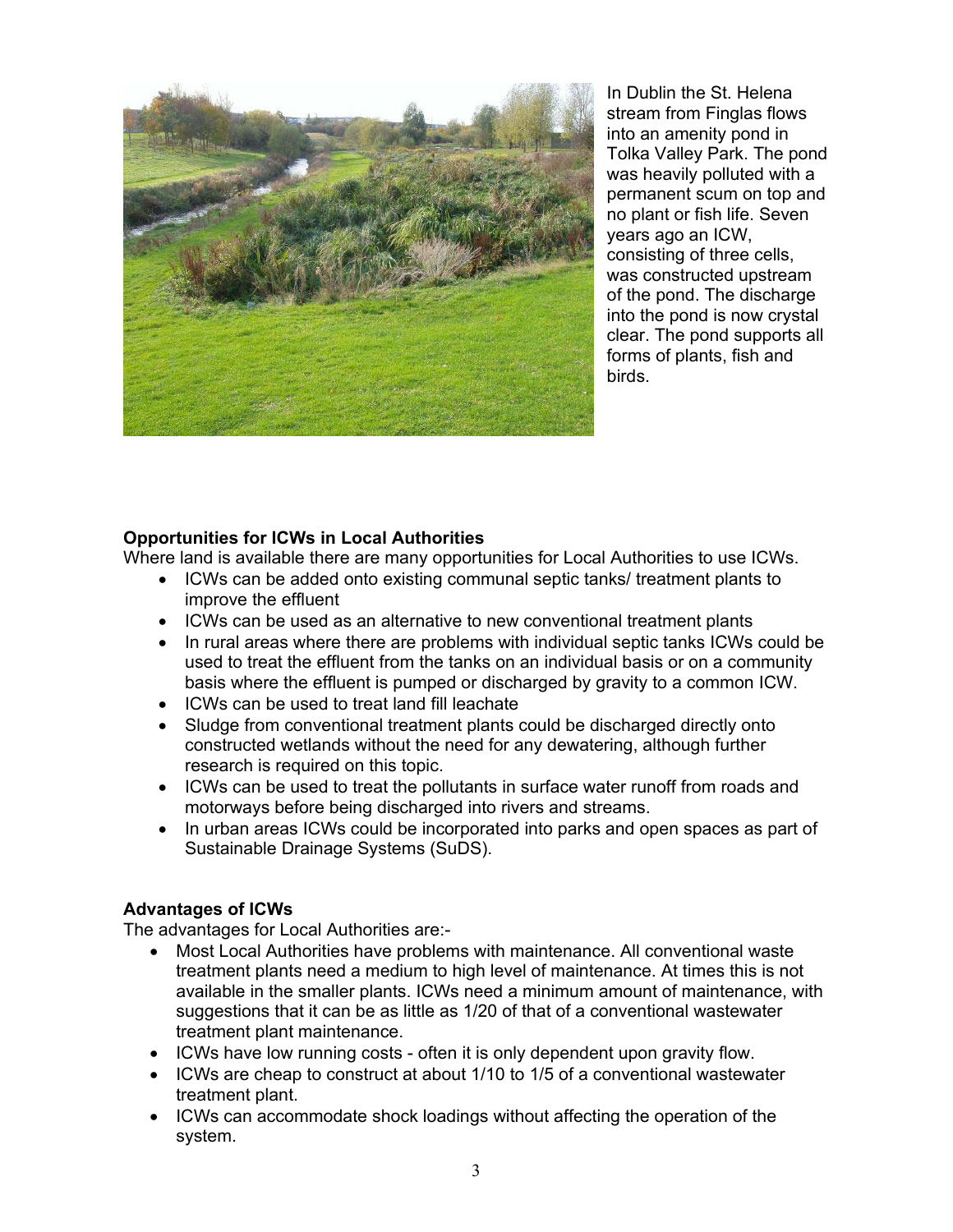- ICWs with proper design can be allowed to flood during an extreme event and recover immediately after the event.
- As part of the landscape ICWs can accommodate a large variety of plant species and fauna, especially encouraging a diversity of birdlife.
- By connecting existing single unit septic tanks to a communal ICW, subsurface pollution could be reduced or eliminated.
- ICWs have a very high level of environmental safety as they comprise a number of sequential bunded shallow ponds.
- ICWs have the advantage over conventional treatment plants in that they exploit ambient energy thus limiting the need for imported energy and the production of carbon gasses. Indeed ICWs are capable of capturing and storing significant large amounts of carbon as biomass and detritus thus providing an additional environmental service.

#### **Disadvantages of ICWs**

The disadvantages for Local authorities are:-

- ICWs require larger land areas than for conventional treatment systems to treat domestic sewage about 20 sq. metres per person is required.
- Land may be expensive especially if the Local Authority is interested in acquiring it. However, leasing land and contracting land services may reduce this cost. Nevertheless, even with expensive land costs, an ICW, on a whole life cost basis, could still be cost competitive with a conventional wastewater treatment plant.
- While there is no limit to the size of an ICW and the population it may serve, it does require access to extra suitable land if loading is to be increased.
- Connecting all existing single septic tanks to an ICW could be problematic if all the residents do not buy into the system.

#### **Small Rural Developments**

ICW offers an attractive low cost method for draining a cluster of new houses in a small rural community where the Local Authority would like to encourage the building of a number of houses. Each house would construct a separate septic tank within the curtilage of the site and discharge to a common ICW. The Local Authority would take the ICW and the gravity sewer / rising main in charge leaving each householder responsible for maintaining the septic tank and any associated pumping system.

#### **Overseas Aid**

From a national perspective Ireland could develop the ICW technology as part of its overseas aid to developing countries where water quality management is of high priority. ICWs would only need a low level of local expertise and no mechanical input.

#### **Water Framework Directive**

The Water Framework Directive(WFD) was adopted into Irish law in December 2003. It provides a comprehensive framework for water quality management across the EU. It requires that a holistic view is taken of water and how it sustains life. It is about the protection of all waters including rivers, lakes, coastal waters - bays, inlets, estuaries and groundwater. The aim is to achieve good status for all our water by 2015.